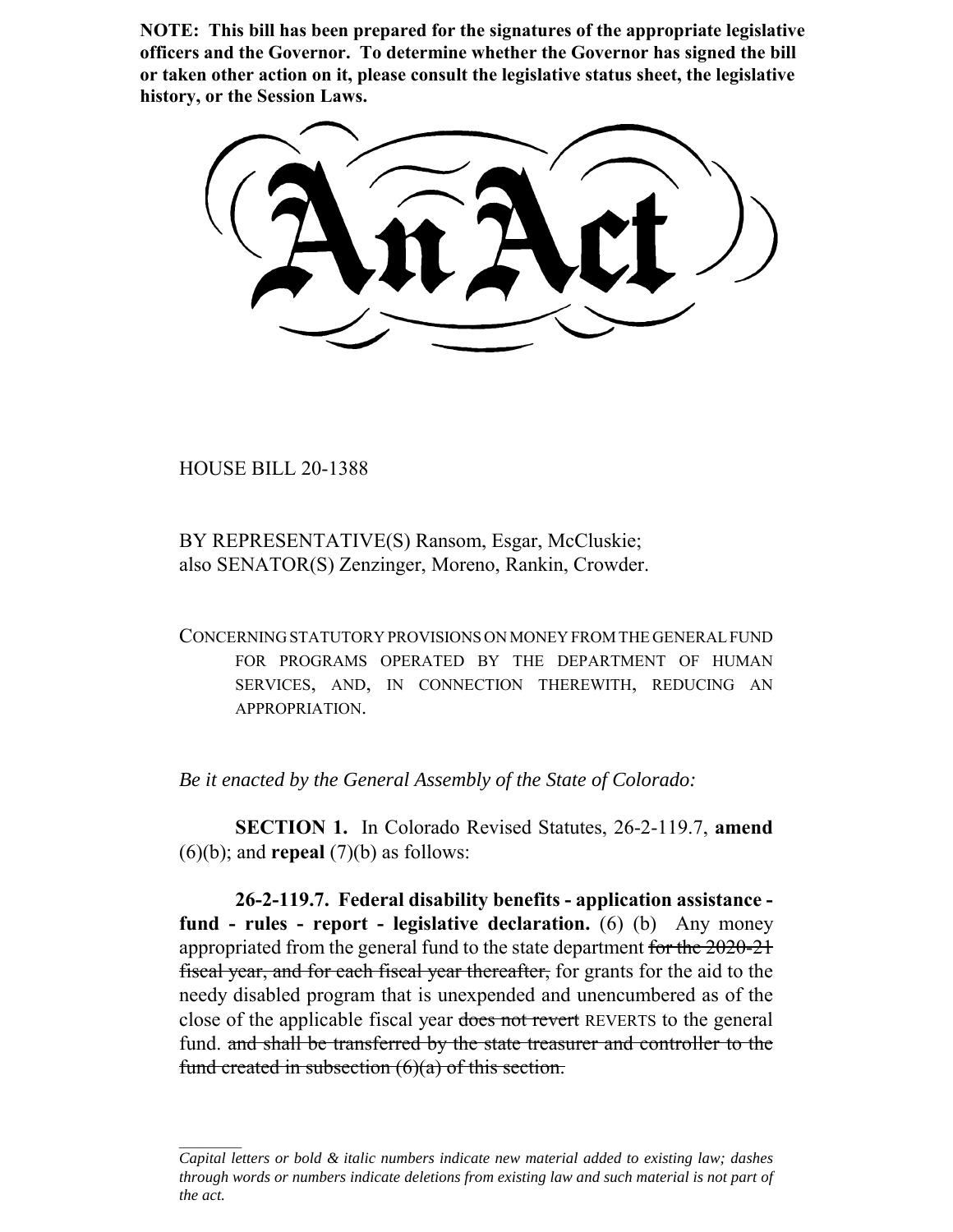(7) (b) For any fiscal year in which the money in the fund is insufficient, the general assembly shall appropriate money from the general fund to the state department for the purposes described in this section.

**SECTION 2.** In Colorado Revised Statutes, 26-2-108, **repeal as added by House Bill 20-1100** (3) as follows:

**26-2-108. Granting of assistance payments and social services**  rules. (3) The child support collection fund, referred to in this section as the "fund", is hereby created in the state treasury. The state treasurer shall transfer any unexpended and unencumbered money appropriated to the state department for the implementation of this section at the end of each fiscal year to the fund. The state treasurer shall credit all interest and income derived from the deposit and investment of money in the fund to the fund. Subject to annual appropriation by the general assembly, the state department may expend money from the fund for the implementation of this section.

**SECTION 3.** In Colorado Revised Statutes, 26-6.9-102, **amend**  $(4)(b)$ ; and **repeal**  $(4)(a)$  as follows:

**26-6.9-102. Child care services and substance use disorder treatment pilot program - created - purposes - eligibility - evaluation - funding - rules.** (4) (a) For each of the 2019-20, 2020-21, and 2021-22 fiscal years, the general assembly shall appropriate five hundred thousand dollars from the general fund to the state department to implement the pilot program described in this article 6.9. Any money appropriated for the pilot program in the 2019-20 or 2020-21 fiscal year that remains unexpended and unencumbered at the end of either fiscal year is further appropriated to the state department for the following fiscal year for purposes of the pilot program. The state treasurer shall transfer any money that is unexpended and unencumbered at the end of the 2021-22 fiscal year to the high-risk families cash fund, created in section 27-80-119. Such money does not revert to the general fund.

(b) The state department may use a portion of the ANY money annually appropriated for the pilot program to pay the direct and indirect costs incurred to administer the pilot program, not to exceed ten percent of the annual appropriation.

## PAGE 2-HOUSE BILL 20-1388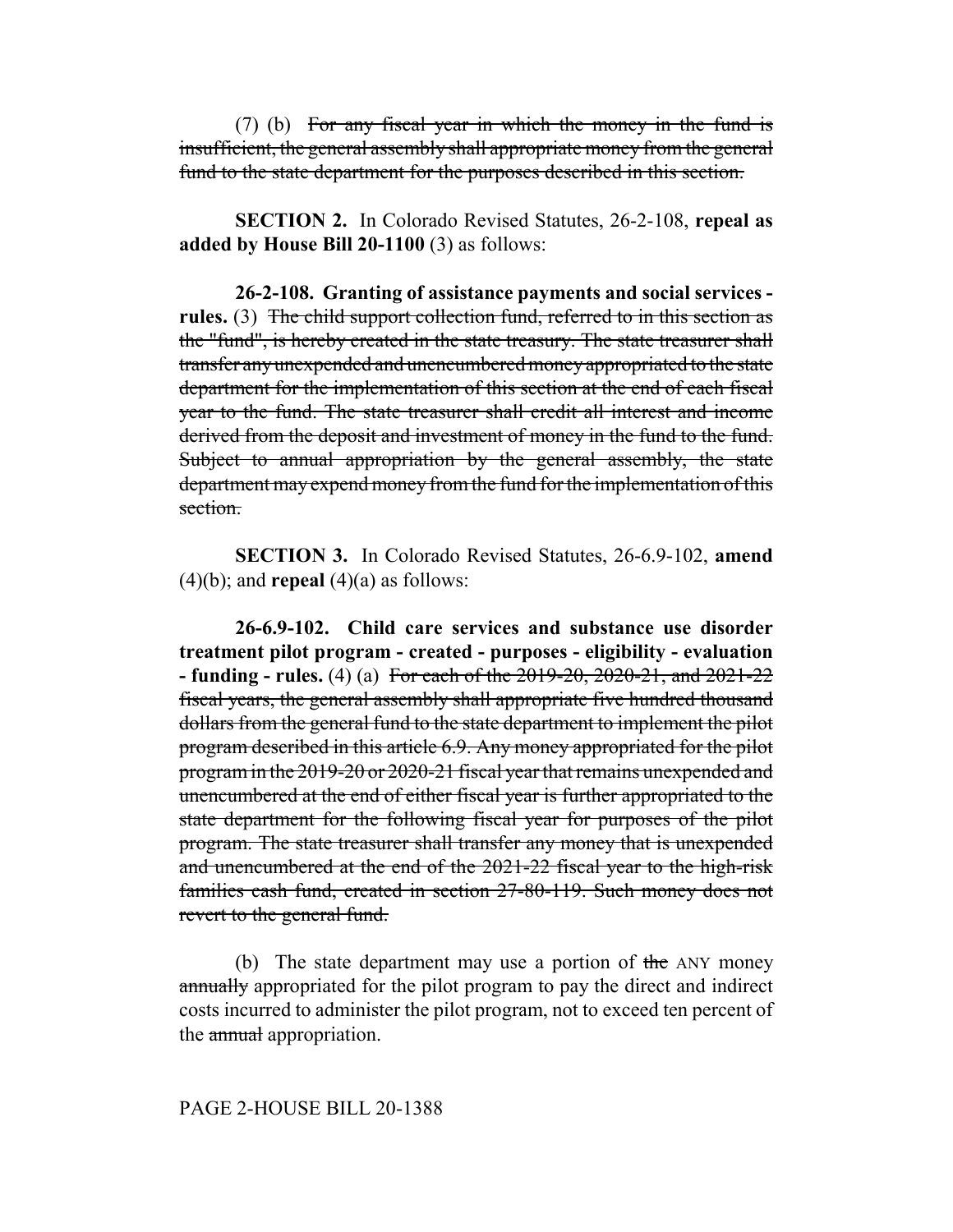**SECTION 4.** In Colorado Revised Statutes, 27-80-123, **repeal** (3) as follows:

**27-80-123. High-risk families cash fund - creation - services provided - definition - report.** (3)  $(a)$  The state treasurer shall transfer to the fund any money appropriated by the general assembly for the "Children and Youth Mental Health Treatment Act", pursuant to article 67 of this title 27, and for the treatment of pregnant women pursuant to section 25.5-5-309, that remains unencumbered and unexpended at the end of each fiscal year. Such money does not revert to the general fund.

(b) The state treasurer shall transfer to the fund any money appropriated by the general assembly for the "Increasing Access to Effective Substance Use Disorder Services Act", pursuant to section 27-80-107.5, that remains unencumbered and unexpended at the end of the second year of the two-fiscal-year spending authority. Such money does not revert to the general fund.

**SECTION 5. Appropriation - adjustments to 2020 long bill.** (1) To implement this act, appropriations made in the annual general appropriation act for the 2020-21 state fiscal year to the department of human services for use by adult assistance programs are adjusted as follows:

(a) The general fund appropriation for administration is decreased by \$165,149, and the related FTE is decreased by 0.1 FTE; and

(b) The general fund appropriation for the disability benefits application assistance program is decreased by \$3,589,850.

(2) To implement this act, the general fund appropriation made in the annual general appropriation act for the 2020-21 state fiscal year to the department of human services for use by the office of early childhood for the child care services and substance use disorder treatment pilot program is decreased by \$500,000 and the related FTE is decreased by 0.6 FTE.

**SECTION 6. Effective date.** This act takes effect upon passage; except that section 2 of this act takes effect on the effective date of this act or House Bill 20-1100, whichever is later.